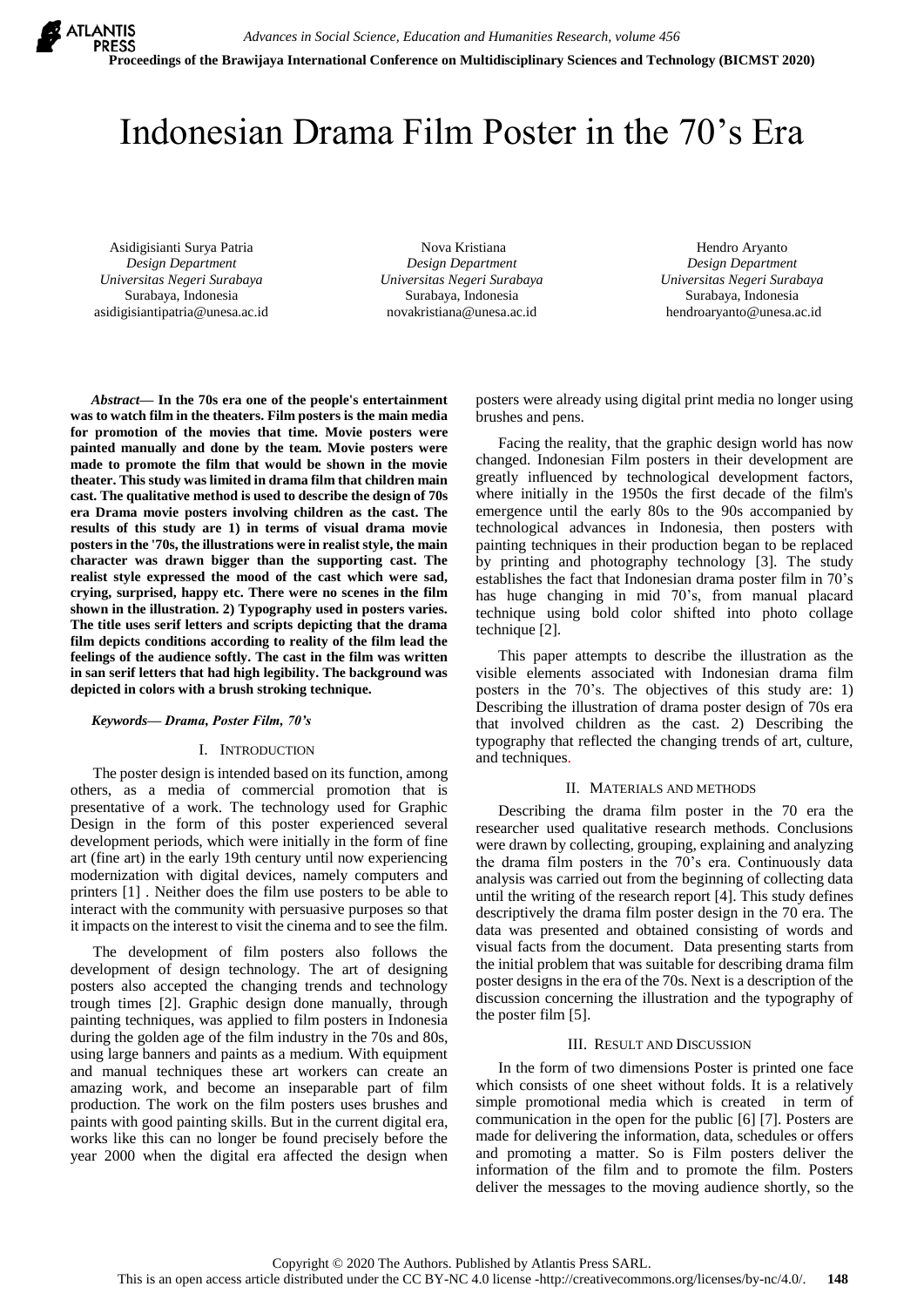key element must be determined by the designer. Mostly the posters that successfully draw the audience attention have main element. The unimportant elements are not appeared sturdily but harmonized so that the posters seem harmonious [8].

The illustration which is the summary of the film is the major element of the film poster design. The illustration can be formed in drawing and photo. The title of the film becomes the second element. The headline made in larger letter and shorter than the complement. The text complement can be subtitles or taglines for films and movie credits and their production houses. The color become no less important. Choosing the contrasting color in typography and illustrations is the purposed to make the appeal of the poster stronger [9] [10]. Poster could not be separated from an era because it has its own style, flow, and trend. The cultural context and sociocultural history at the time the work become the references of style when the posters were designed [11]. The future viewer should be able to see that the film poster is appertain closely to the film therefore film poster design should not only convey the general message of a film but also deliver the emotions of the film. The general posters usually have a specific target audience yet film posters are the accentuated on the identity and genre of the film [12].

Drama genre film can bind many viewers. The audience could feel being carrying away with the story line and stirring up their emotions even to tears [13]. Drama film is the most extensive film genre because it has many sub-films that are a combination of other film genres such as romantic drama, comedy drama, sci-fi drama and others. In the 70s drama there were 32 movie titles involving many children as cast, both stories for children and life dramas involving children (filmindonesia.or.id.). Child drama films were dominated by actor Rano Karno with 13 films, and Adi Bing Slamet 5 films. From 32 films, not all of the film posters found were 25 children's drama films that were found digitally. The condition of the file is not completely high resolution, some have low resolutions.

## *A. Poster Film Illustrations*

Visually, drama movie posters in the 70s gave rise to illustrations with a realist style, the main characters in the films were made the biggest, supporting actors were made rather small. The realist style depicted is a sad, crying, surprised, and happy expression on the film's story. Crying expression on the film poster. The crying expression on the film poster "Ratapan Anak Tiri" (1973) and "Ratapan Si Miskin" (1974), sad expression showed in the film poster "Rio Anakku" (1973), "Dimana Kau Ibu" (1973), "Demi Anakku" (1979) dan "Nasib Si Miskin" (1977), as pictures bellow.

Besides being exploited with their sadness, children showed flat expressions with blank stares. These expressions are also shown on the film poster "Si Doel Anak Betawi" (1973) and "Anak Bintang" (1973). These films were cast by Rano Karno The Rano Karno faces were flat. He did not look at the audience directly but stared up in in the poster film "Senyum dan Tangis" (1974) and "Yatim" (1973). The expression of the cast in the posters can be seen bellow.

Not only sad and crying expression that are shown by children as main cast, they also showed happy face with a big smile as children supposed to be, happy and cheerful in the

poster film "Si Karno" (1973), "Koboi Cilik (1977)" and "Yoan" (1977).



Fig 1. Sad expression on the film poster



Fig 2. Flat expression on the film poster



Fig 3. Happy expression on the film poster

Facial expression of the main cast can be depicted of the nuance film itself. In melancholy and dramatic film the casts looked sad and crying. In the other hand, the comedy and playfully films the cast looked happy and cheerfully.

## *B. Typography*

In terms of typography, the designer wants to show the impression and the theme of the film by using correct the typeface [14]. To draw the attention of the audiences, the tittle of the film has thick stroke and strong impression with the type of decorative typeface [15]. Not only the typeface but also the color of the tittle of the film is not is not less important. Choosing contrast and bright color strengthen the appeal of the poster typography and illustrations [9].

In the title of drama film poster, typeface is used in the poster varies. Some use san serif letters, serifs and scripts that illustrate that the drama film depicts the story in the drama film. Movie titles are not only used as film makers but through typeface the title of the film is able to play the feelings of prospective viewers. The cast in the film is written in san serif letters that have high legibility. The background is depicted in yellow and red dominates the color of the film's title. The San serif typeface can be found on film "Anak Emas", "Si Doel", "Si Rano", "Yatim", "Dimana Kau Ibu", "Petualang Cilik", "Senyum dan Tangis".